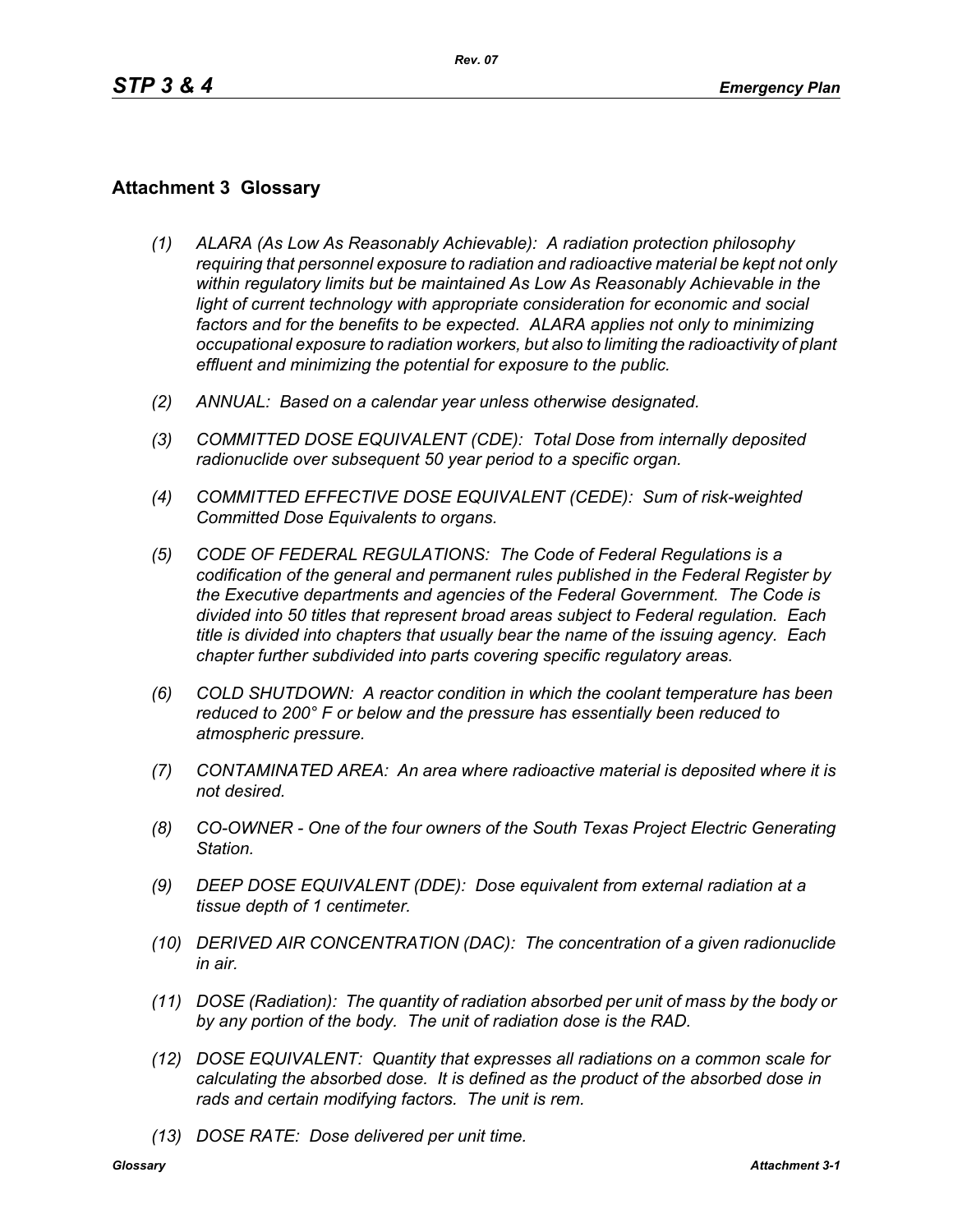*(14) DOSIMETER: An instrument used for measuring the absorbed dose, exposure, or similar radiation quantity.*

*Rev. 07*

- *(15) DOSIMETRY: A system of dosimeters for evaluating the absorbed dose, exposure, or similar radiation quantity.*
- *(16) EMERGENCY ALERT SYSTEM (EAS): A network of broadcast stations and interconnecting facilities authorized by the Federal Communications Commission to operate in a controlled manner during a war, state of public peril, disaster or other national, state and local emergencies.*
- *(17) EMERGENCY PLANNING ZONE (EPZ): A generic area defined about a nuclear facility to facilitate offsite emergency planning and develop a significant response base. It is defined for the plume and ingestion exposure pathways.*
- *(18) EVACUATION: The removal of people from an area on an emergency basis to avoid or reduce possible short term radiation exposure.*
- *(19) EXPOSURE: Being exposed to ionizing radiation or to radioactive material.*
- *(20) EXTERNAL DOSE: Dose from a source of radioactive material outside the body.*
- *(21) FILTER, HEPA: High-efficiency particulate air filter.*
- *(22) FRISKER: Radiation monitoring equipment. This is a hand-held probe that is slowly passed near the area of interest to determine the presence or absence of radioactive material.*
- *(23) GAMMA RAYS: High-energy, short-wavelength electromagnetic radiation. Gamma rays are essentially similar to x-rays, but are usually more energetic and are nuclear in origin.*
- *(24) GASEOUS EFFLUENT STREAM: Processed gaseous wastes containing radioactive materials resulting from the plant operation.*
- *(25) GUIDELINES: The Severe Accident Management Guidelines are designated guidelines rather than procedures, because the specific actions discussed in the guidelines are not requirements, but rather are subject to evaluation and may be rejected or implemented according to the circumstances.*
- *(26) HEALTH PHYSICS:*
	- *A profession devoted to the protection of man and his environment from unwarranted radiation exposure.*
	- *A general term used as a modifying phrase that may refer to facilities, equipment, programs, etc. used in the discipline of health physics.*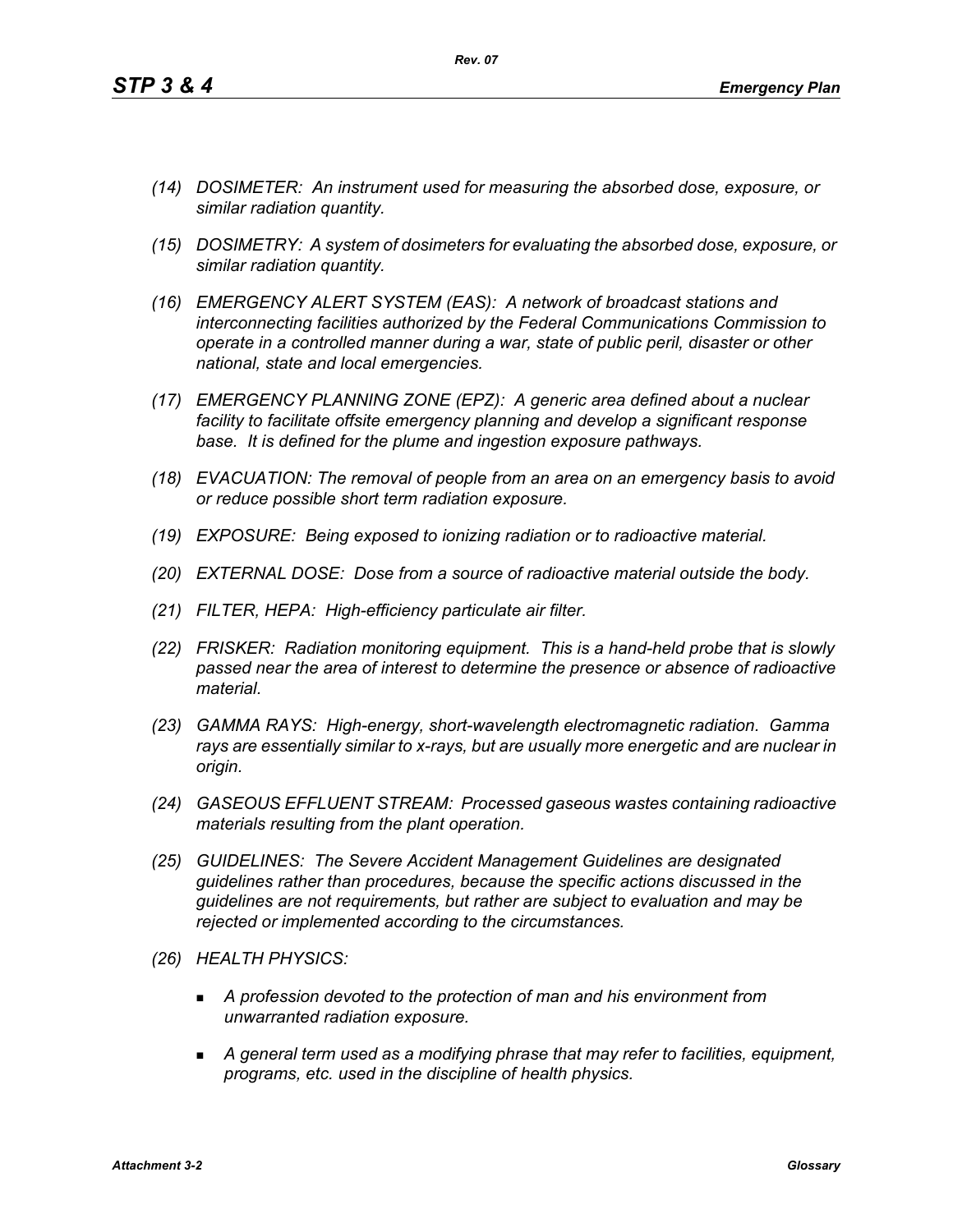- *(27) HIGH RADIATION AREA: Any area, accessible to personnel, in which there exists radiation originating in whole or in part within licensed material at such levels that a dose equivalent could be received in any one hour in excess of 100 millirem at 30 centimeters.*
- *(28) HOSTILE ACTION: An act toward a nuclear power plant or its personnel that includes the use of violent force to destroy equipment, takes hostages, and/or intimidates the licensee to achieve an end. This includes attack by air, land, or water using guns, explosives, projectiles, vehicles, or other devices used to deliver destructive force. Other acts that satisfy the overall intent may be included. HOSTILE ACTION should not be construed to include acts of civil disobedience or felonious acts that are not part of a concerted attack on the nuclear power plant. Nonterrorism-based EALs should be used to address such activities, (e.g., violent acts between individuals in the owner controlled area.)*
- *(29) INGESTION EXPOSURE PATHWAY (IPZ): The principal exposure from this pathway would be from ingestion of contaminated water or foods such as milk or fresh vegetables. The duration of principal exposures could range in length from hours to months.*
- *(30) INSTITUTE OF NUCLEAR POWER OPERATIONS (INPO): An organization established by the utilities to set up standardized operations. By Letter of Agreement, INPO agrees to provide the service provided by their organization, coordinate the activities of the organization and provide telephone contacts of the organization during an emergency at the Station.*
- *(31) INTERNAL DOSE: Dose from a source of radioactive material within the body (as a result of deposition of radionuclides in body tissue).*
- *(32) IONIZATION CHAMBER: An instrument that detects and measures ionizing radiation by measuring the electrical current that flows when radiation ionizes gas in a chamber, making the gas a conductor of the electricity.*
- *(33) JOINT INFORMATION CENTER (JIC): A Center set up in a central location where public information officers from the involved agencies come together to ensure coordination of information to be released to the media and the public. This center becomes the central point for media access to latest developments and emergency information. All information released is coordinated among the agencies involved to ensure its consistency and accuracy.*
- *(34) LIQUID EFFLUENT STREAM: Processed liquid wastes containing radioactive materials resulting from the operation of a nuclear power reactor.*
- *(35) LOSS OF COOLANT ACCIDENT (LOCA): A loss of coolant accident can result from an opening in the primary cooling system, such as a pipe break or a stuck open relief valve.*
- *(36) MONITOR (Radiation): A radiation detector whose purpose is to measure the level of ionizing radiation (or quantity of radioactive material).*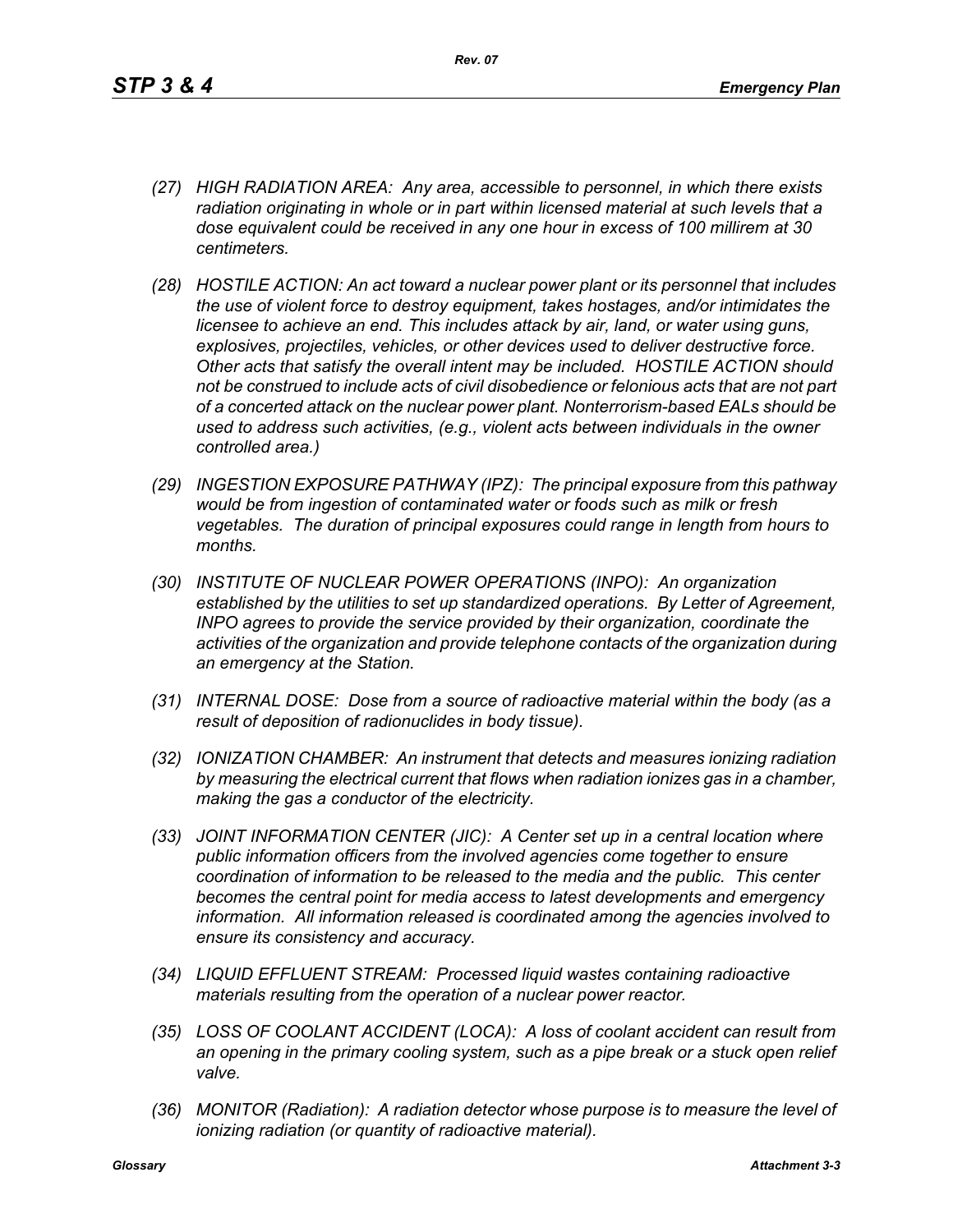- *(37) MONITORING (Radiation): The continuous or periodic collection and assessment of pertinent information:*
	- *Determine the adequacy of radiation protection practices.*
	- *Ascertain potentially significant changes in conditions or protection performance.*
- *(38) NUREG-0654 (Criteria for Preparation and Evaluation of Radiological Emergency Response Plans and Preparedness in Support of Nuclear Power Plants): The purpose of this guidance and upgraded acceptance criteria is to provide a basis for NRC licensees, and State and local governments to develop radiological emergency plans and improve emergency preparedness.*
- *(39) OCCUPATIONAL DOSE: A dose received by a permanent or temporary employee while engaged in activities relating to the use, possession, or surveillance of licensed radioactive material or sources of ionizing radiation. Occupational dose shall not include any exposure of an individual to radiation for the purpose of medical diagnosis or therapy. Determination of occupational dose is the responsibility of the licensee.*
- *(40) PERSONNEL MONITORING EQUIPMENT: Devices designed to be worn or carried by an individual for the purpose of measuring occupational radiation doses, e.g. thermoluminescent dosimeters, pocket dosimeters, and finger badges.*
- *(41) PLUME EXPOSURE PATHWAY: The principal exposure sources from this pathway are:*
	- *external exposure to gamma radiation from the plume and from deposited materials and*
	- *inhalation exposure from the passing radioactive plume.*
- *(42) POCKET DOSIMETER: An ionization chamber carried or worn by an individual for personnel dose monitoring.*
- *(43) PORTAL MONITOR: A walk-through radiation detector whose purpose is to detect beta and gamma emitting contamination on personnel exiting selected areas.*
- *(44) POSTED AREA: An area in which radiation and/or contamination exists or might exist at levels such that the use of warning signs or devices is required.*
- *(45) PRIMARY COOLANT or REACTOR COOLANT SYSTEM: The fluid circulated through the reactor to remove heat.*
- *(46) PROJECTED DOSE: An estimate of the radiation dose that affected individuals could potentially receive if protective actions are not taken.*
- *(47) PROTECTION FACTOR: A measure of the protection afforded by a respirator; the*  ratio of the concentration of the radionuclide in the ambient atmosphere to the *concentration inside the respiratory equipment (usually inside the facepiece) under conditions of use.*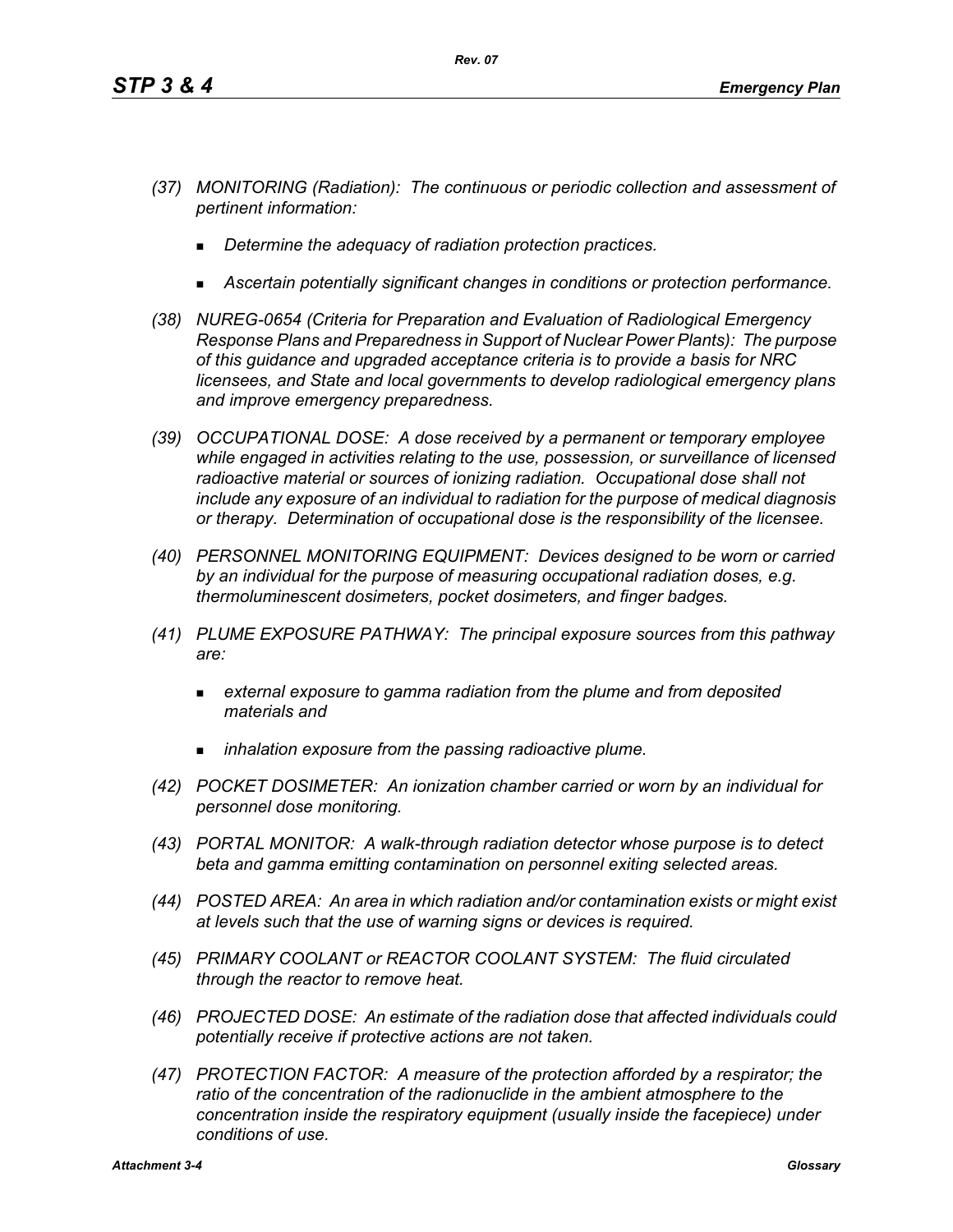- *(48) PROTECTIVE ACTION: An action taken to avoid or reduce a projected dose.*
- *(49) PROTECTIVE CLOTHING: Used interchangeably with the term anti-contamination clothing and has the same general meaning in radiation protection procedures.*
- *(50) RAD: A measure of the dose produced by directly or indirectly ionizing radiation in terms of the energy absorbed per unit mass of any irradiated material. One rad is the dose corresponding to 100 ergs of absorbed energy per gram of irradiated material.*
- *(51) RADIATION (Ionizing): Any or all of the following: alpha, beta, gamma, X-rays, neutrons, high speed protons or electrons, and other atomic particles (sound, radio waves, visible, and infrared or ultraviolet light are non-ionizing forms of radiation).*
- *(52) RADIATION AREA: Any area, accessible to personnel, in which radiation levels could result in an individual receiving a dose equivalent in excess of 5 millirem in 1 Hour at 30 centimeters.*
- *(53) RADIATION EXPOSURE: Refers very broadly to the act or state of being exposed to ionizing radiation.*
- *(54) RADIATION PROTECTION: Used interchangeably with the term health physics.*
- *(55) RADIATION WORK PERMIT (RWP): A document providing radiological evaluation and authorization to perform specific activities involving personnel exposure to ionizing radiation or radioactive material. It describes the radiological conditions and specifies radiation protection controls to be used when performing the activities.*
- *(56) RADIOACTIVE CONTAMINATION: The presence of radioactive material in an undesired location. Contamination may be loose, fixed, or present in air.*
- *(57) RADIONUCLIDE: A radioactive nuclide is one that has the capability of spontaneously emitting radiation.*
- *(58) REACTOR TRIP (SCRAM): An automatic procedure by which control rods are rapidly inserted into the core of a reactor to stop the chain reaction.*
- *(59) RECOVERY: The process of reducing radiation exposure rates and concentrations in the environment to acceptable levels for unconditional occupancy.*
- *(60) RELOCATION: The removal or continued exclusion of people from contaminated areas to avoid chronic radiation exposure.*
- *(61) REM: Special unit of any of the quantities expressed as dose equivalent. The dose equivalent in rems is equal to the absorbed dose in rads multiplied by the quality factor.*
- *(62) SECONDARY COOLANT: A separate stream of coolant that is converted to steam by the primary coolant in a heat exchange (steam generator) to power the turbine.*